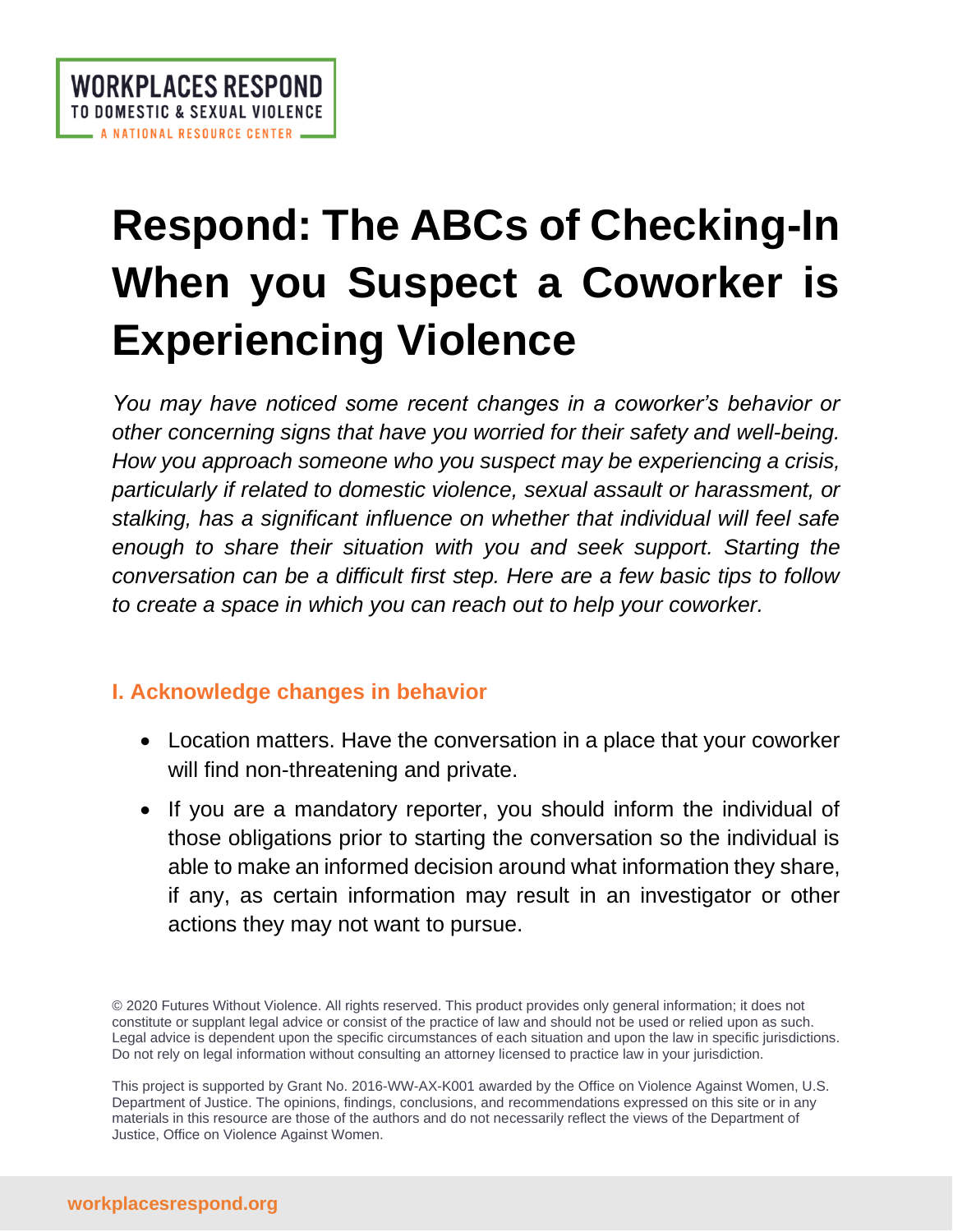- Start by sharing that you have noticed some worrisome changes in behavior or concerning events. Use "I statements," keep to the facts, and reserve judgment.
- Share your concerns for their well-being.
- Recognize that the individual may be defensive or unable to share what they are experiencing. There are a number of reasons why someone in crisis may not share what they are experiencing – it may be unsafe to do so, they may be worried about job loss if people know their situation, or they may not recognize that they are experiencing harm.

## **Putting it all together:**

Instead of this:

"You've been getting a lot of phone calls and texts which have been making you upset. What is going on?"

*This approach is aggressive, tells the person how they are feeling, and sounds judgmental.*

Try this:

"I've noticed that you've been getting a lot of calls and texts lately and I have noticed you seem upset after receiving them."

*This approach uses "I statements" and centers around observation and concern. It suggests the link between the calls and the individual's behavior but does not make assumptions.*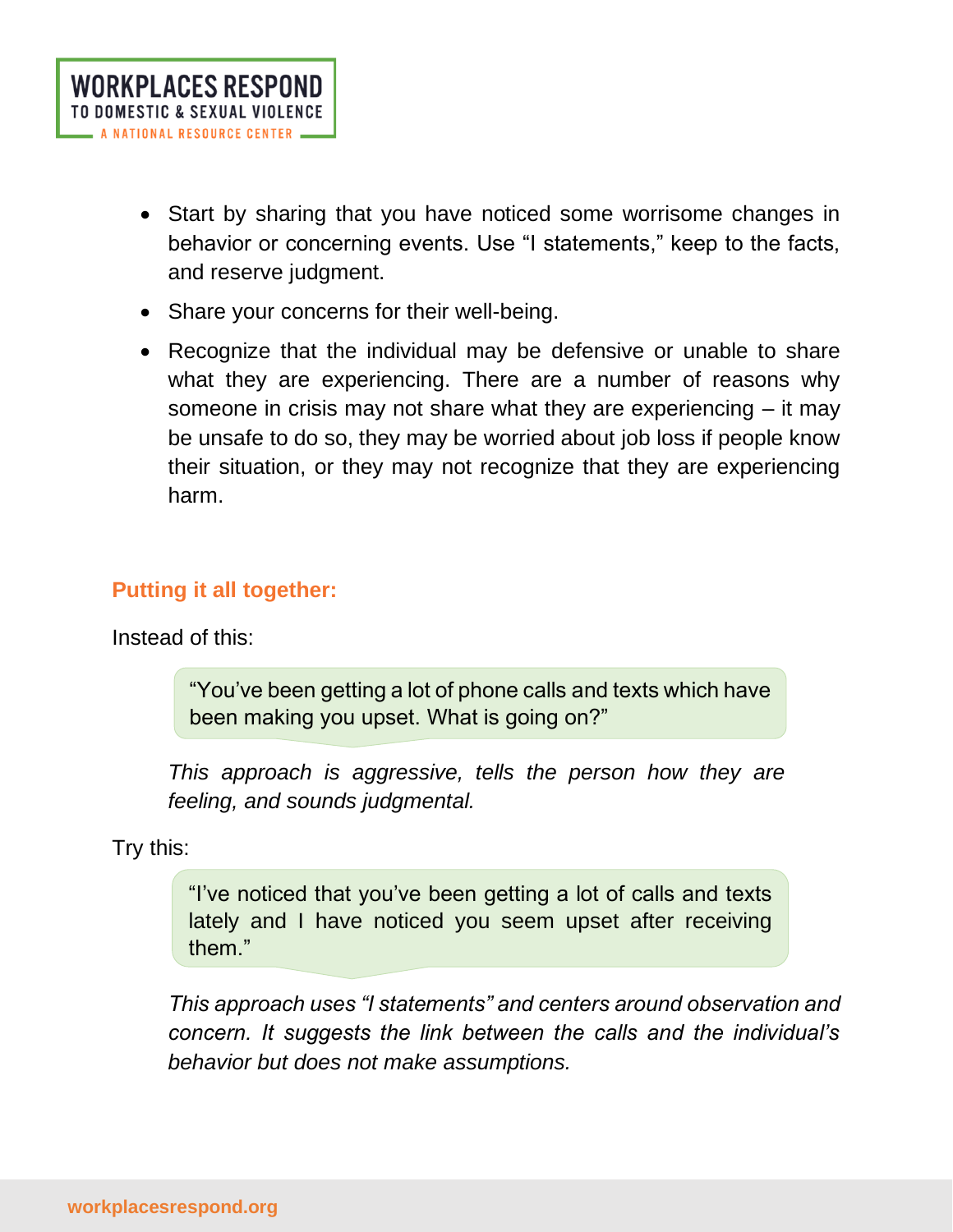#### **II. Be empathic and supportive**

- Consider how one's identity may influence their experience and options available to them. For example, Black, Latinx, Indigenous, and immigrant communities may not feel safe reaching out to law enforcement; LGBTQ individuals experiencing violence may not want their sexual orientation revealed by sharing that a partner is abusing them.
- Do not push them to share anything or ask prying questions. Basic questions you may want to ask to learn more can potentially appear judgmental, threatening, or might convey that you do not believe them.
- If the individual says there is nothing wrong, do not press further, simply let them know that you care and want to support them if needed.
- Focus on what the individual needs to feel safe and successful in the workplace and ask the individual how you can help.
- Recognize that it can be difficult for individuals in crisis to know what they need in the moment. Discuss what you can specifically do to help within the context of the workplace. For example, "Would it be helpful if I answer your phone line for a while?"
- Ask how they would like to move forward and what ways you can continue to support them.
- Unless you are a mandatory reporter, keep what is shared confidential to build and maintain trust. If information must be disclosed, share what information must be provided and what the process looks like, while finding ways to give the person control over what happens next.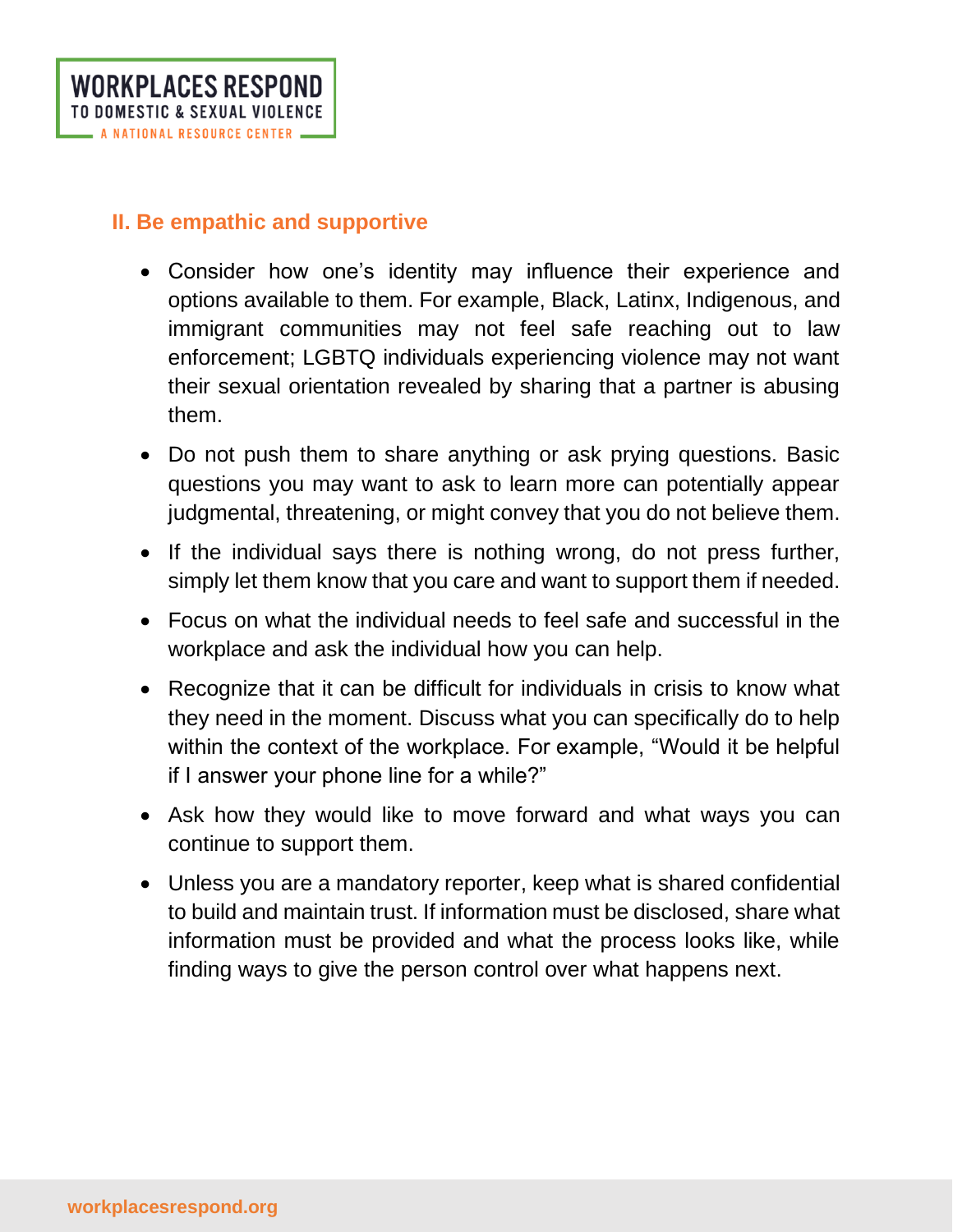## **Putting it all together:**

Instead of this:

"Let's go to HR and report the individual who has been harassing you. We can't let them get away with it."

*This approach tells the individual what they should do and does not provide them with alternatives to consider.*

Try this:

"Here are the options that you have to report this behavior. If this is something you would like to pursue, I can help you through the process."

*This approach provides the individual with the information necessary to explore options. Furthermore, it is centered on their choices and wishes.*

### **III. Connect to resources**

- Outline relevant workplace policies and available resources and accommodations for individuals experiencing domestic violence, sexual assault or harassment, and stalking.
- Share resources such as Employee Assistance Programs (EAPs), peer support networks, and local service providers, including culturally or identity-specific resources.
- Offer to accompany them as they pursue help from HR or outside organizations, if comfortable.
- Be an ally and make yourself available for future conversations.